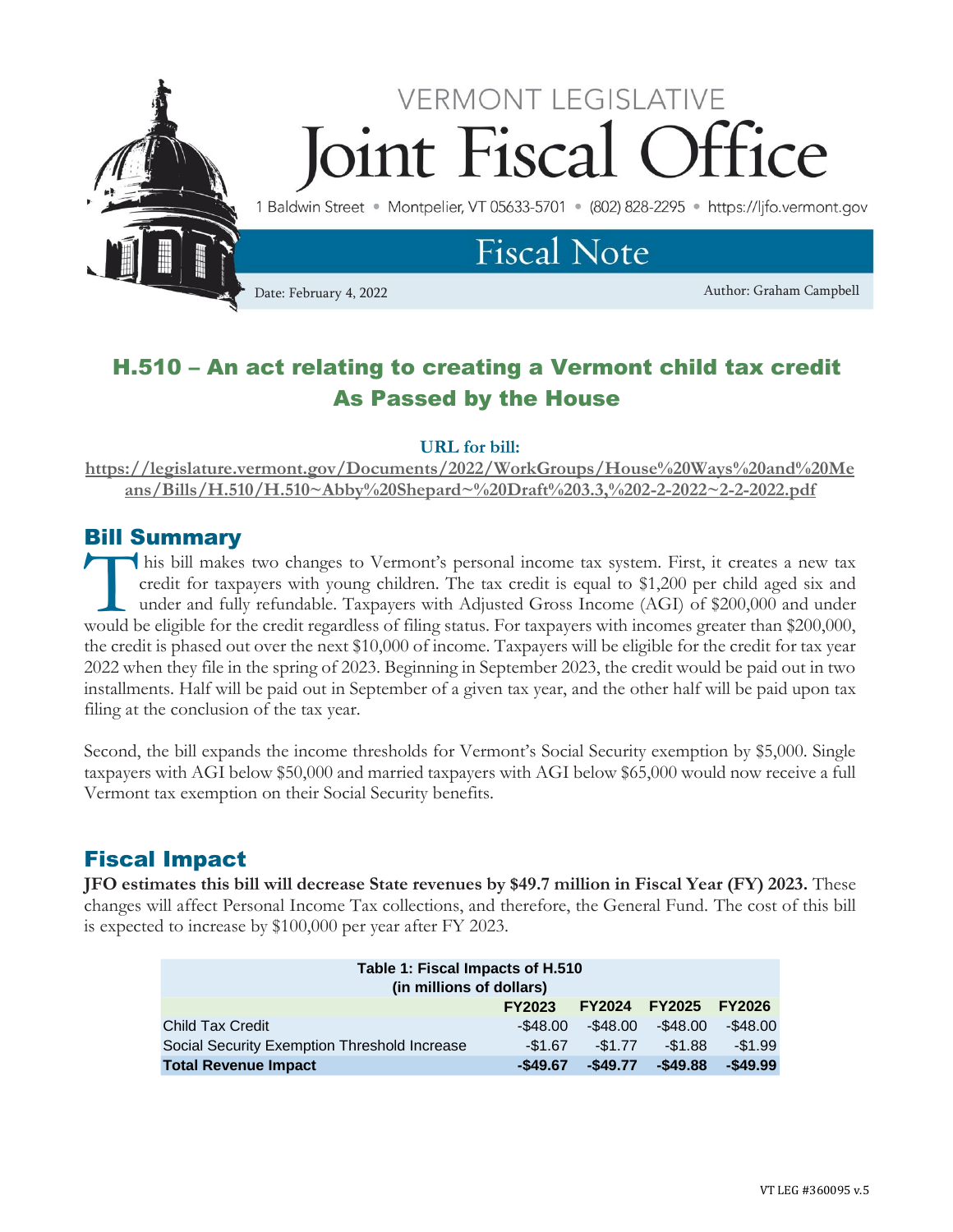## **Details and analysis**

### *Child Tax Credit*

JFO estimates that the Child Tax Credit will reduce State revenues by \$48 million in FY 2023. The credit in this bill is forecasted be paid out to approximately 34,000 tax returns and roughly 40,000 children in Vermont in FY 2023. Information from the Department of Taxes shows that the credit will benefit taxpayers across all income levels (Table 2).

|                     | Table 2: Taxpayer Impacts of H.510  |                  |       |  |  |  |
|---------------------|-------------------------------------|------------------|-------|--|--|--|
|                     |                                     |                  |       |  |  |  |
|                     |                                     | <b>Taxpayers</b> |       |  |  |  |
| <b>Income Group</b> |                                     | <b>Impacted</b>  |       |  |  |  |
|                     | Negative                            | \$25,000         | 6,008 |  |  |  |
|                     | \$25,000                            | \$50,000         | 8,357 |  |  |  |
|                     | \$50,000                            | \$75,000         | 5,914 |  |  |  |
|                     | \$75,000                            | \$100,000        | 4,956 |  |  |  |
|                     | \$100,000                           | \$200,000        | 9,221 |  |  |  |
|                     | Source: Vermont Department of Taxes |                  |       |  |  |  |
|                     |                                     |                  |       |  |  |  |

JFO expects this tax credit will significantly reduce tax liabilities and effective tax rates for lower- and middleincome groups on average in Vermont. According to the Department of Taxes, in 2020, the average tax paid by income group is \$1,200 or less for taxpayers with AGI less than \$60,000. This means that for most families with young children under this income level, this tax credit will likely reduce their Vermont tax liability to zero or result in payments from the State.

### *Social Security Exemption*

Under current law, Vermont exempts Social Security income from taxation for single taxpayers with AGI below \$45,000 and married filers with AGI below \$60,000. Over the next \$10,000 the exemption is phased out. This bill would increase those thresholds by \$5,000: \$50,000 for single filers and \$65,000 for married filers. The phase out over the next \$10,000 remains.

JFO estimates that this will reduce State revenues by \$1.67 million in FY 2023, growing by approximately \$100,000 each year thereafter. The beneficiaries of this tax change are heavily concentrated among Social Security recipients with AGI above \$50,000 and below \$70,000. About 7,800 tax returns are expected to be impacted, and the average tax change is expected to be a tax cut of \$215 (Table 3)

| Table 3: Tax Impacts of Social Security Threshold Change |          |                    |                         |                    |  |  |  |
|----------------------------------------------------------|----------|--------------------|-------------------------|--------------------|--|--|--|
|                                                          |          | <b>Tax Returns</b> | <b>Total Tax Impact</b> | <b>Average Tax</b> |  |  |  |
|                                                          |          | <b>Impacted</b>    | (in millions)           | Cut                |  |  |  |
| Negative                                                 | \$40,000 | O                  | \$0.00                  | \$0                |  |  |  |
| \$40,000                                                 | \$50,000 | 1,170              | $-$0.14$                | $-$123$            |  |  |  |
| \$50,000                                                 | \$60,000 | 2,312              | $-$0.56$                | $-$241$            |  |  |  |
| \$60,000                                                 | \$70,000 | 2,848              | $-$0.70$                | $-$247$            |  |  |  |
| \$70,000                                                 | \$80,000 | 1,472              | $-$0.27$                | $-$184$            |  |  |  |
| \$80,000 Infinity                                        |          | 0                  | \$0.00                  | \$0                |  |  |  |
| <b>Total</b>                                             |          | 7,802              | $-$1.67$                | $-$215$            |  |  |  |